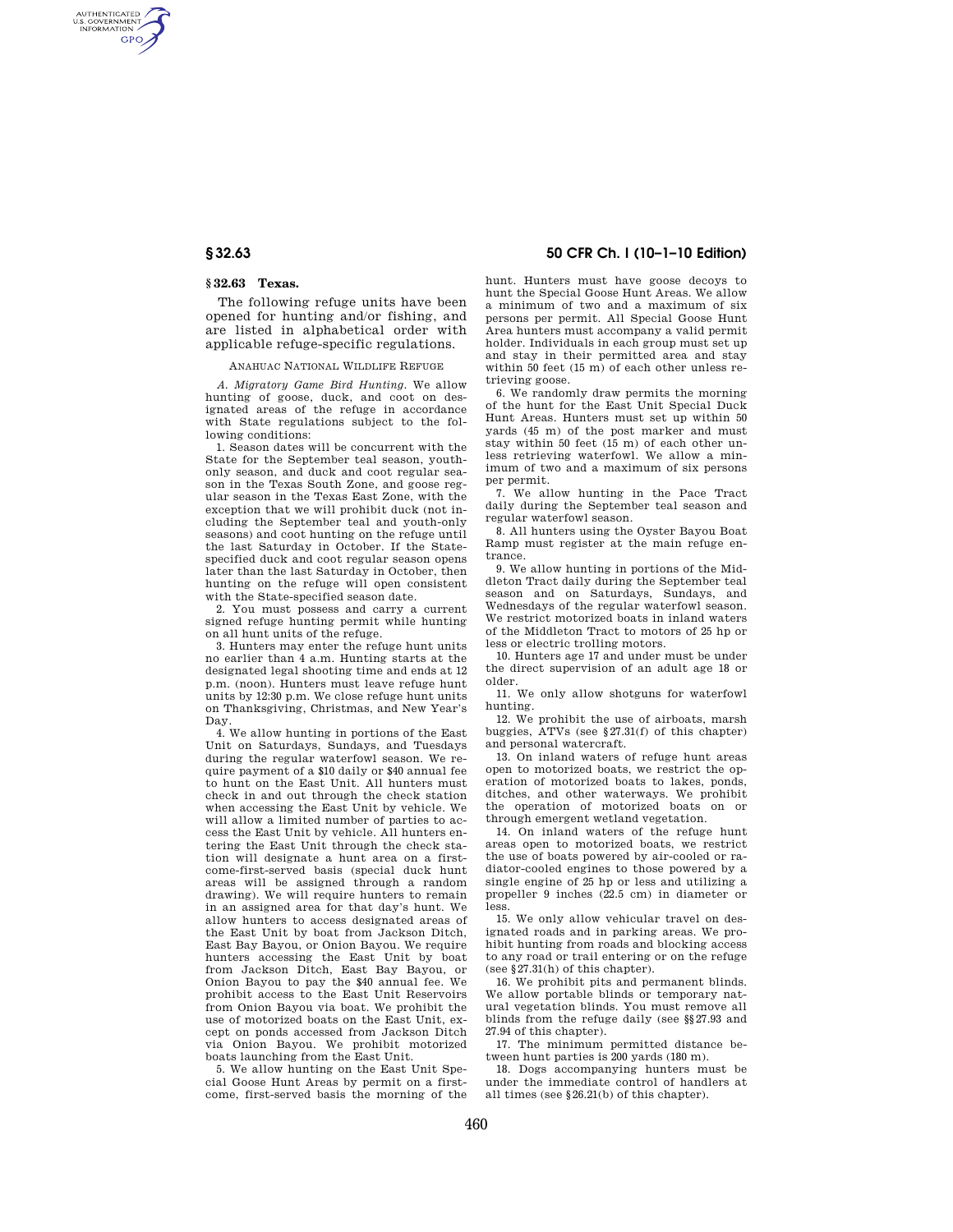19. You must remove all decoys, boats, spent shells, marsh chairs, and other equipment (see §27.93 of this chapter) from the refuge daily. We prohibit the use of plastic flagging, reflectors, or reflective tape.

*B. Upland Game Hunting.* [Reserved]

*C. Big Game Hunting.* [Reserved]

*D. Sport Fishing*. We allow fishing and crabbing on designated areas of the refuge in accordance with State regulations subject to the following conditions:

1. We allow fishing and crabbing on shoreline areas on East Galveston Bay, along East Bay Bayou on the East Bay Bayou Tract, along West Line Road to the southern end of Shoveler Pond, along the canal from the Oyster Bayou Boat Ramp to the southwest corner of Shoveler Pond, and along the banks of Shoveler Pond.

2. We allow fishing and crabbing only with pole and line, rod and reel, or handheld line. We prohibit the use any method not expressly allowed, including trotlines, setlines, jug lines, limb lines, bows and arrows, gigs, spears, or crab traps.

3. We allow cast netting for bait for personal use along waterways in areas open to the public and along public roads.

4. We prohibit boats and other floatation devices on inland waters. You may launch motorized boats in East Bay at the East Bay Boat Ramp on Westline Road and at the Oyster Bayou Boat Ramp (boat canal). We prohibit the launching of airboats or personal watercraft on the refuge. You may launch nonmotorized boats only along East Bay Bayou and along the shoreline of East Galveston Bay.

5. We prohibit fishing from or mooring to water control structures.

## ARANSAS NATIONAL WILDLIFE REFUGE

*A. Hunting of Migratory Birds.* [Reserved]

*B. Upland Game Hunting.* [Reserved]

*C. Big Game Hunting.* We allow hunting of white-tailed deer and feral hog on designated areas of the refuge subject to the following conditions:

1. We may immediately close the entire refuge or any portion thereof to hunting in the event of the appearance of whooping cranes in the hunt area.

2. You must obtain a refuge permit and pay a fee.

3. You may not use dogs to trail game. 4. You may not possess alcoholic beverages

while on the refuge. 5. We will annually designate bag limits in

the refuge hunt brochure. 6. We allow archery hunting within the deer season for the county on specified days listed in the refuge hunt brochure.

7. We allow firearm hunting within the deer season for the county on specified days listed in the refuge hunt brochure.

8. Firearm hunters must wear a total of 400 square inches (10.16 m<sup>2</sup>) hunter orange in-

cluding 144 square inches (936 cm2) visible in front and 144 square inches visible in rear. Some hunter orange must appear on head gear.

9. You must unload and encase all firearms while in a vehicle.

10. You may not hunt on or across any part of the refuge road system, or hunt from a vehicle on any refuge road or road right-ofway.

11. You may hunt white-tailed deer and feral hog on designated areas of Matagorda Island in accordance with the State permit system as administered by Texas Parks and Wildlife Department.

12. We prohibit hunters possessing handguns during archery and rifle hunts. We allow the use of archery equipment and centerfire rifles in accordance with State law.

13. We only allow you to use biodegradable flagging to mark trails and your hunt stand location during the archery and rifle hunts on the refuge. We color code the flagging used each weekend during the rifle hunts. You must use the designated flagging color specified for particular hunt dates. We provide this information on the refuge hunt permit and in refuge regulations sent to permittees. You must remove flagging (see §27.93 of this chapter) at the end of the hunt.

*D. Sport Fishing.* We allow fishing on designated areas of the refuge subject to the following conditions:

1. You may not use crab traps in any refuge marshes, including Matagorda Island.

2. Beginning April 15 through October 15, you may fish on the refuge only in areas designated in the refuge fishing brochure.

3. You may fish all year in marshes on Matagorda Island and in areas designated in the refuge fishing brochure.

#### BALCONES CANYONLANDS NATIONAL WILDLIFE REFUGE

*A. Migratory Game Bird Hunting.* We allow hunting of mourning, white-wing, rock, and Eurasian-collared doves on designated areas of the refuge in accordance with State regulations subject to the following conditions:

1. We allow hunting on the refuge during limited periods of the State-designated hunting season. We publish these dates in the annual refuge hunting brochure.

2. We allow hunting in designated areas, from noon to sunset, Saturdays and Sundays. 3. You may possess only approved nontoxic

shot while in the field. 4. We require all hunters to obtain and pos-

sess a refuge permit and pay a hunt fee. 5. We allow dogs to retrieve game birds during the hunt, but the dogs must be under control of the handler at all times and not allowed to roam free.

6. All hunters must be age 12 or older. An adult age 21 or older must supervise hunters ages 12-17 (inclusive).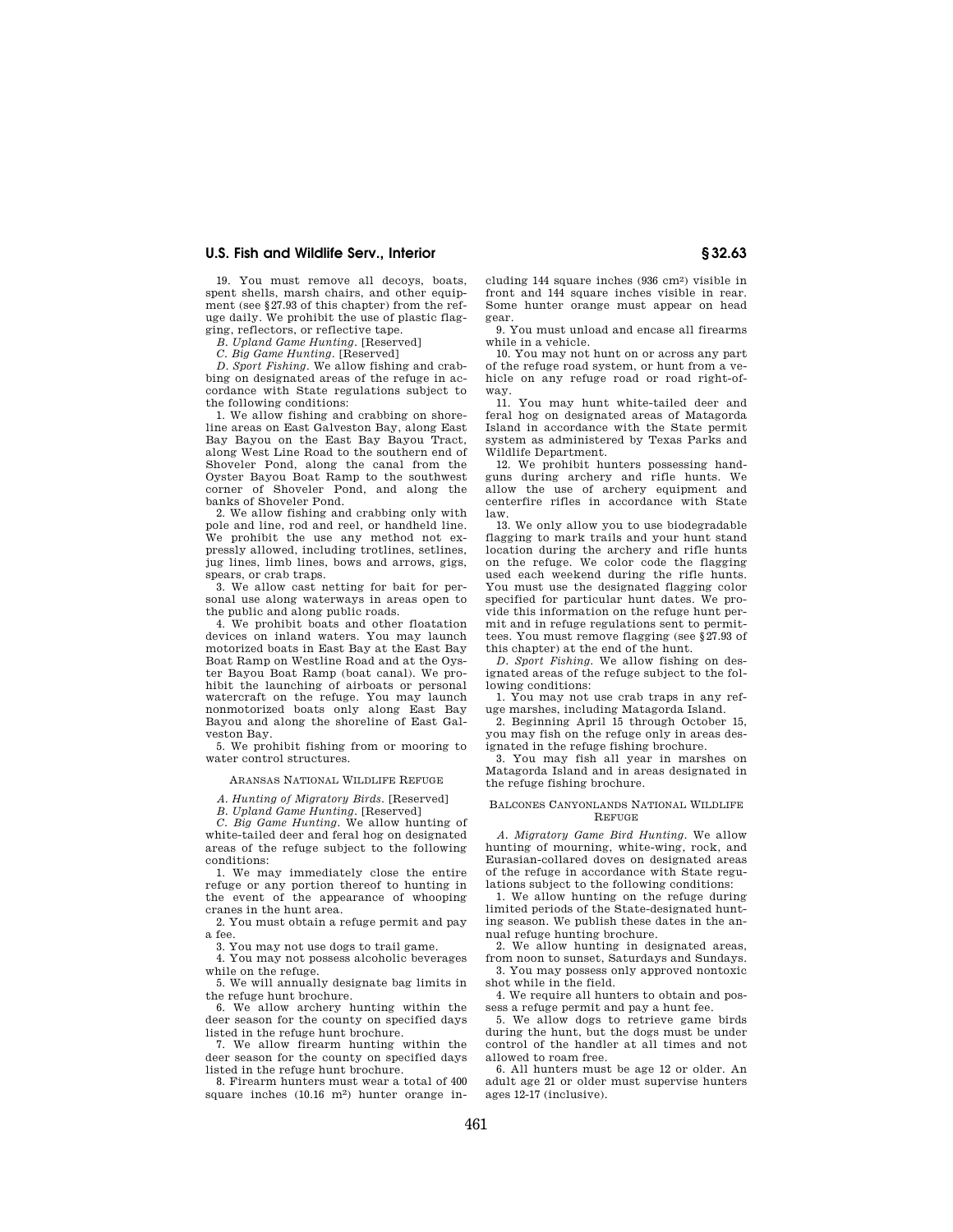**§ 32.63 50 CFR Ch. I (10–1–10 Edition)** 

7. We prohibit use or possession of alcohol. 8. We may immediately close the entire refuge or any portion thereof to hunting for the protection of resources, as determined by the refuge manager.

*B. Upland Game Hunting.* We allow hunting of turkey on designated areas of the refuge in accordance with State regulations subject to the following conditions:

1. Conditions A1, A3, A4, A7, and A8 apply. 2. We require hunters to check in and out of a hunt area.

3. We allow bows and arrows, shotguns, and rifles.

4. We may immediately close the entire refuge or any portion thereof to hunting for the protection of resources, as determined by the refuge manager.

5. Hunters must be at least 12 years of age. An adult 21 years of age or older must supervise hunters between the ages of 12 and 17 (inclusive).

6. We annually establish bag limits for turkey and publish these bag limits in the annual hunt brochure.

7. We require hunters to visibly wear 400 square inches (2,600 cm2) of hunter orange on the outermost layer of the head, chest and back, which must include a hunter orange hat or cap.

8. We require that hunters check-in all harvested game at the refuge check station on the day of the hunt.

9. We allow use of portable hunting stands. They may be set up during scouting week, but must be removed when a hunter's permit expires (see §27.93 of this chapter). We prohibit hunters from driving nails, spikes, or other objects into trees or hunting from stands secured with objects driven into trees (see §27.61 of this chapter).

10. We prohibit hunting within 50 yards (45 m) of adjoining private property lines or from a road open to vehicular traffic and/or within 200 yards (180 m) of a building.

*C. Big Game Hunting.* We allow hunting of white-tailed deer and feral hogs on designated areas of the refuge subject to the following conditions:

1. We allow hunting in November, December, and/or January.

2. We require hunters to check in and out daily at designated check stations.

3. We allow bows and arrows, shotguns, and rifles.

4. We may immediately close to hunting the entire refuge or any portion thereof for the protection of resources as determined by the refuge manager.

5. Hunters must be at least 12 years of age. An adult 21 years of age or older must supervise hunters between the ages of 12 and 17 (inclusive).

6. The refuge will set bag limits.

7. We require hunters to wear 400 square inches (2,600 cm2) of hunter orange on the outermost layer of the head, chest, and back, which must include a hunter orange hat or cap.

8. We require refuge permits and the payment of a hunt fee.

9. You may not use dogs for hunting.

10. You may not camp.

11. You may only use vehicles on designated roads and parking areas.

*D. Sport Fishing.* [Reserved]

#### BIG BOGGY NATIONAL WILDLIFE REFUGE

*A. Migratory Game Bird Hunting.* We allow hunting of goose, duck, and coot on designated areas of the refuge in accordance with State regulations subject to the following conditions:

1. Season dates will be concurrent with the State for the September teal season, youthonly season, and duck and coot regular season in the Texas South Zone, and goose regular season in the Texas East Zone, with the exception that we will prohibit duck (not including the September teal and youth-only seasons) and coot hunting on the refuge until the last Saturday in October. If the Statespecified duck and coot regular season opens later than the last Saturday in October, then hunting on the refuge will open consistent with the State-specified season date.

2. We prohibit the building or use of pits and permanent blinds.

3. We only allow the use of airboats in tidal navigable waters unless otherwise posted.

4. We prohibit target practice on the refuge.

*B. Upland Game Hunting.* [Reserved]

*C. Big Game Hunting.* [Reserved]

*D. Sport Fishing.* [Reserved]

## BRAZORIA NATIONAL WILDLIFE REFUGE

*A. Migratory Game Bird Hunting.* We allow hunting of goose, duck, and coot on designated areas of the refuge in accordance with State regulations subject to the following conditions:

1. We require permits and payment of fees for the Otter Slough Permit Waterfowl Hunt. Hunters must abide by all terms and conditions set forth by the permit.

2. Season dates will be concurrent with the State for the September teal season, youthonly season, and duck and coot regular season in the Texas South Zone, and goose regular season in the Texas East Zone, with the exception that we will prohibit duck (not including the September teal and youth-only seasons) and coot hunting on the refuge until the last Saturday in October. If the Statespecified duck and coot regular season opens later than the last Saturday in October, then hunting on the refuge will open consistent with the State-specified season date.

3. We prohibit the building of pits and permanent blinds.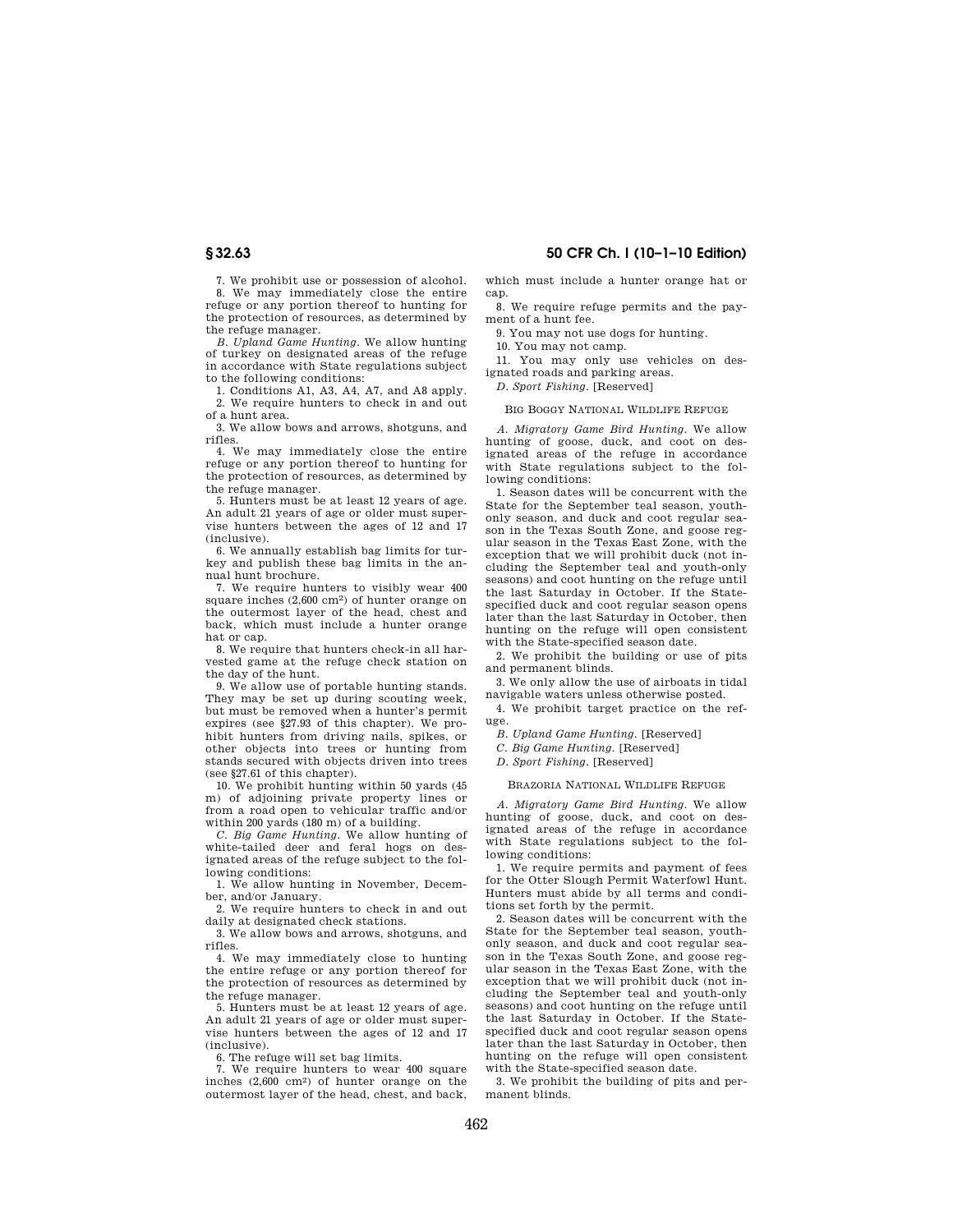4. You must possess and carry a refuge permit to hunt on certain portions of the hunting area.

5. We only allow the use of airboats in tidal navigable waters unless otherwise posted.

6. We prohibit target practice on the refuge.

*B. Upland Game Hunting.* [Reserved]

*C. Big Game Hunting.* [Reserved] *D. Sport Fishing*. We allow fishing in ac-

cordance with State regulations subject to the following conditions:

1. We allow fishing only on Nick's Lake, Salt Lake, and Lost Lake and along the Salt Lake Weir Dike and the Bastrop Bayou Public Fishing Areas.

2. We allow access for shore fishing at Bastrop Bayou, Clay Banks and Salt Lake Public Fishing Areas, and Salt Lake Weir Dike.

3. We open Bastrop Bayou to fishing 24 hours a day; we prohibit camping.

4. We open all other fishing areas from legal sunrise to legal sunset.

5. We only allow nonmotorized boat launching at the Salt Lake Public Fishing Area. The refuge provides no other boat launching facilities.

6. We prohibit the use of trotlines, sail lines, set lines, jugs, gigs, spears, bush hooks, snatch hooks, crossbows, or bows and arrows of any type.

## BUFFALO LAKE NATIONAL WILDLIFE REFUGE

*A. Migratory Game Bird Hunting.* [Reserved] *B. Upland Game Hunting.* Hunting of pheasant is permitted on designated areas of the

refuge subject to the following conditions: 1. Permits and payment of a fee are re-

quired. 2. Hunters may hunt only one day each

year.

3. You may possess only approved nontoxic shot while in the field.

4. Hunting is limited to five days, opening on Saturday in accordance with the opening of the State of Texas hunting season, and the subsequent Monday, Wednesday, Friday and Sunday.

5. Hunting hours will be from 9 a.m. to the close of legal shooting time as listed in the State of Texas pheasant hunting regulations.

6. All hunters must check in and out at refuge headquarters.

7. Only shotguns are permitted.

*C. Big Game Hunting.* [Reserved]

*D. Sport Fishing.* [Reserved]

## HAGERMAN NATIONAL WILDLIFE REFUGE

*A. Migratory Game Bird Hunting.* We allow hunting of mourning doves in the month of September on designated areas of the refuge, subject to the following conditions:

1. We require you to check in and out of the hunt area.

2. We allow only shotguns.

3. You may possess no shot larger than #4 on the hunting area.

*B. Upland Game Hunting.* We allow hunting of quail in the month of February and squirrel and rabbit in the months of February and September on designated areas of the refuge subject to the following conditions:

1. We require you to check in and out of the hunt area.

2. We allow only shotguns.

3. You may possess no shot larger than #4 on the hunting area.

4. You must plug shotguns to hold no more than three shells during the September dove season.

*C. Big Game Hunting.* We allow hunting of white-tailed deer and feral hogs on designated areas of the refuge subject to the following conditions:

1. You may archery hunt as listed in the refuge hunt information sheet. You must obtain a refuge permit and pay a hunt fee.

2. We allow hunting with firearms including shotguns, 20 gauge or larger, loaded with rifled slug during a special youth hunt as listed in the refuge hunt information sheet. We require permits.

*D. Sport Fishing.* We allow fishing on designated areas of the refuge subject to the following conditions:

1. Lake Texoma and connected streams are open to fishing year round.

2. We allow fishing in ponds and stock tanks from April 1 through September 30.

3. Fishermen may string trotlines between anchored floats only. We do not allow lines attached to rubber bands, sticks, poles, trees, or other fixed objects in refuge ponds or impoundments.

4. We do not allow fishing from bridges or roadways.

5. We do not allow boats and other flotation devices on the waters of Lake Texoma from October 1 through March 31, or at any time on refuge ponds and impoundments.

## LAGUNA ATASCOSA NATIONAL WILDLIFE REFUGE

*A. Migratory Game Bird Hunting.* [Reserved] *B. Upland Game Hunting.* [Reserved]

*C. Big Game Hunting.* We allow hunting of white-tailed deer, feral pig, and nilgai antelope on designated areas of the refuge in accordance with State regulations subject to the following conditions:

1. We require hunters to pay a fee and obtain a refuge hunt permit. We issue replacement permits for an additional nominal fee. All hunt fees are nonrefundable. We require the hunter to possess and carry a signed and dated refuge hunt permit.

2. We allow archery and firearm hunting on designated units of the refuge. Units 1, 2, 3, 5, 6, and 8 are open to archery hunting during designated dates. Units 2, 3, 5, 6, and 8 are open to firearm hunting during designated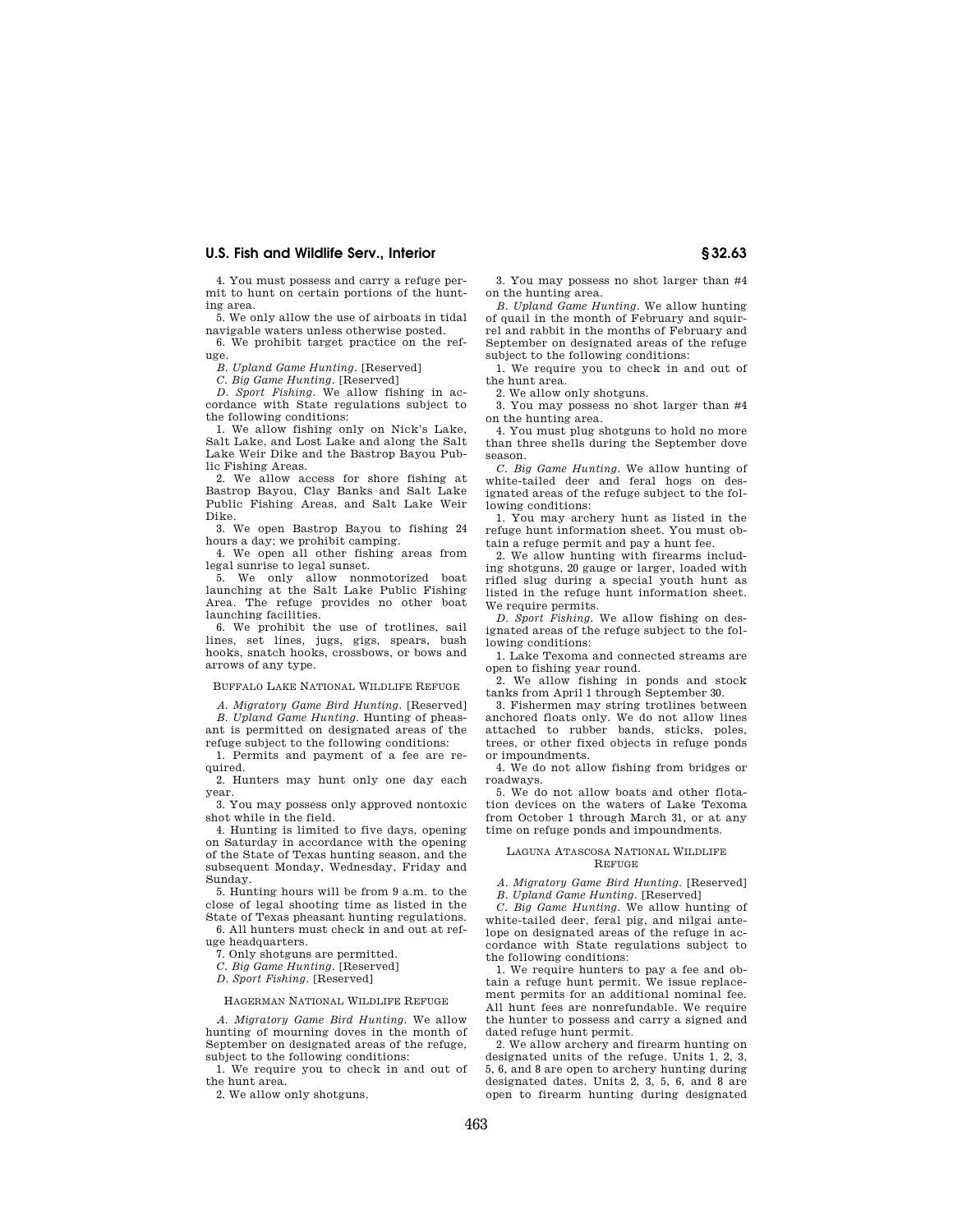dates. We close the following areas to hunting: Adolph Thomae, Jr. County Park in Unit 3, posted ''No Hunting Zones'' within all hunt units, La Selva Verde Tract (Armstrong), Waller Tract, COHYCO, Inc. Tract, Bahia Grande Unit, and South Padre Unit.

3. We offer hunting during specific portions of the State hunting season. We determine specific deer hunt dates annually, and they usually fall within November, December, and January. We may provide special feral pig and nilgai antelope hunts to reduce populations at any time during the year.

4. We annually establish a specific bag limit for deer hunted on the refuge in the refuge hunt brochure. We have an unlimited bag limit on feral pig and nilgai antelope.

5. We require hunters to visibly wear 400 square inches (2,600 cm2) of hunter orange, which includes wearing a minimum of 144 square inches (936 cm2) visible on the chest, a minimum of 144 square inches (936 cm2) visible on the back, and a hunter-orange hat or cap visible on the head when in the field. We allow hunter-orange camouflage patterns. We allow archery hunters during the archery-only hunts to remove their hunter orange in the field only when hunting at a stationary location.

6. Each youth hunter, ages 12 through 17, must be accompanied by, and remain within sight and normal voice contact of, an adult age 21 or older. Hunters must be at least age 12.

7. We only allow the use of shoulder-fired muzzleloaders and rifled firearms. We prohibit possession of a pistol or shotgun while hunting. Muzzleloader firearms must be .40 caliber or larger, and modern-rifled firearms must be center fired and .22 caliber or larger. We prohibit loaded firearms (see §27.42 of this chapter) in the passenger compartment of a motor vehicle (we define ''loaded'' as having rounds in the chamber or magazine or a firing cap on a muzzleloading firearm). We prohibit target practice or ''sighting-in'' on .<br>the refuge.

8. We allow a 9-day scouting period, ending 1 week prior to the commencement of the refuge deer hunting season. A permitted hunter and a limit of two nonpermitted individuals may enter the hunt units during the scouting period. We allow access to the units during the scouting period from legal sunrise to legal sunset. You must clearly display refuge-issued Hunter Vehicle Validation Tags/ Scouting Permits (available from the refuge office) face up on the vehicle dashboard.

9. We only allow hunters to enter the refuge 1 hour before legal shooting hours during the permitted hunt season. All hunters must check out daily at the refuge check station at the end of their hunt or no later than 1 hour after legal shooting hours.

10. We allow vehicle parking at Unit 1 and Unit 6 designated parking areas and along the roadsides of General Brandt Road (FM

**§ 32.63 50 CFR Ch. I (10–1–10 Edition)** 

106), Buena Vista Road, Lakeside Road, and County Road (see §27.31 of this chapter).

11. We restrict vehicle access to service roads not closed by gates or signs. We prohibit the use of all-terrain vehicles (ATVs) or off-road vehicles (ORVs) (see §27.31 of this chapter). You may only access hunt units by foot or bicycle.

12. We allow hunting from portable stands or by stalking and still hunting. There is a limit of one blind or stand per permitted hunter. You must attach hunter identification (name, address, permit number, and phone number), to the blind or stand. We prohibit attaching blinds and stands to trees or making blinds and stands from natural vegetation (see §§32.2(i) and §27.51 of this chapter)). You must remove all blinds and stands (see §27.93 of this chapter) at the end of the permitted hunt season.

13. We prohibit hunting with dogs.

14. Hunters must field-dress all harvested big game in the field and check the game at the refuge check station before removal from the refuge. You may quarter deer, feral pig, and nilgai antelope in the field as defined by State regulations. You may use a nonmotorized cart to assist with the transportation of harvested game animals.

15. We prohibit use of or hunting from any type of watercraft or floating device.

16. You must receive authorization from a refuge employee to enter closed refuge areas to retrieve harvested game.

*D. Sport Fishing.* We allow fishing and crabbing on designated areas of the refuge in accordance with State regulations subject to the following conditions:

1. We only allow fishing and crabbing from Adoph Thomae Jr. County Park on San Martin Lake of the Bahia Grande Unit, and on the South Padre Island Unit year-round.

2. We require payment of an entry fee and boat launch at Adolph Thomae Jr. County Park. We allow access to the park between 6 a.m. and 10 p.m. from June through October, and between 6 a.m. and 9 p.m. from November through May.

3. We only allow pole and line, rod and reel, hand line, dip net, or cast net for fishing. We prohibit the use of crab traps or pots for crabbing. Anglers must attend all fishing lines, crabbing equipment, or other fishing devices at all times.

4. We prohibit the taking and use of frog, salamander, and other amphibian as bait.

5. We allow the use of boats for sport fishing. You may launch boats at Adolph Thomae Jr. County Park. We only allow bank and wade fishing on the shoreline of San Martin Lake within the refuge boundary. We only allow access by foot behind posted refuge boundary signs.

6. We only allow camping at Adolph Thomae Jr. County Park.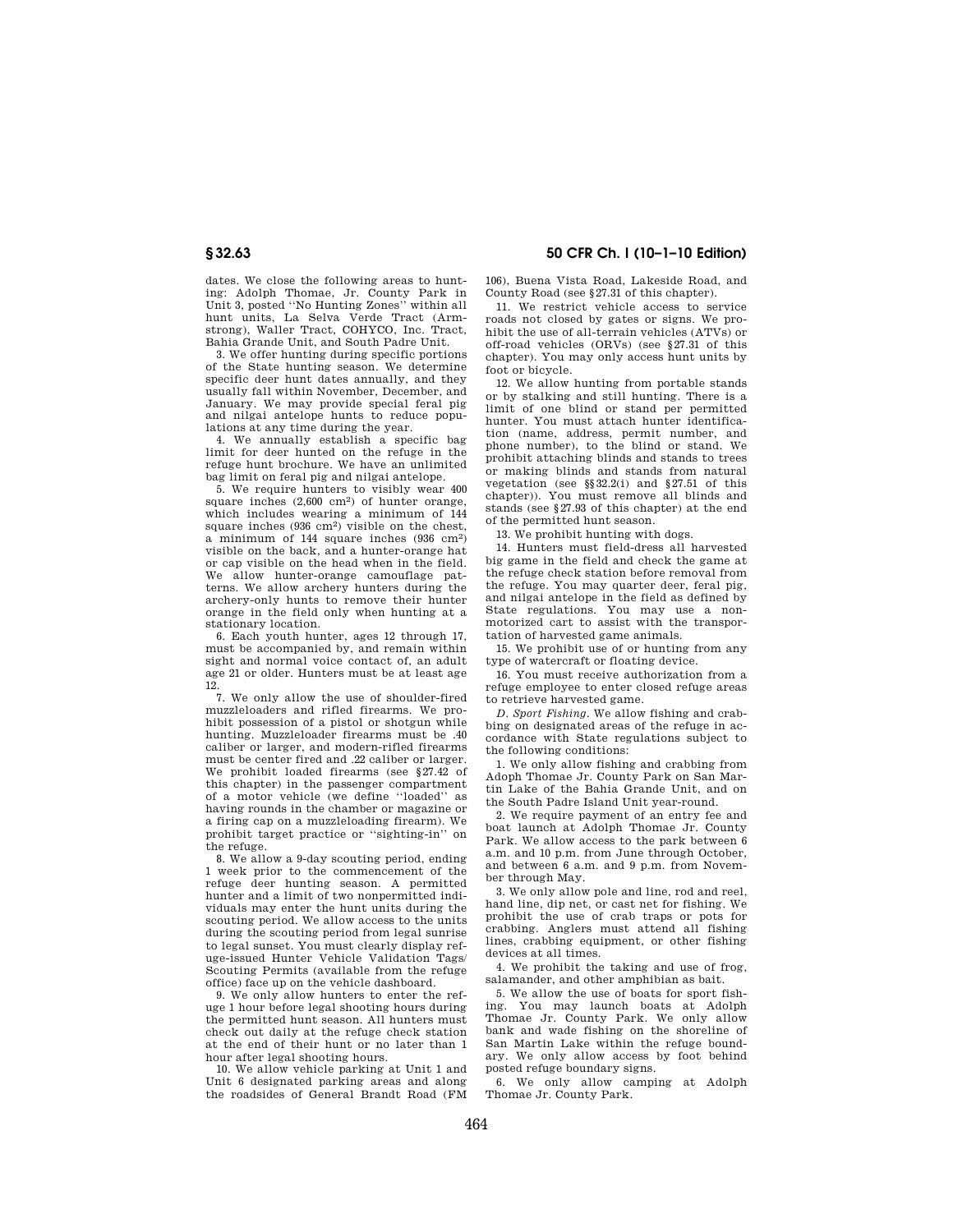## LOWER RIO GRANDE VALLEY NATIONAL WILDLIFE REFUGE

*A. Migratory Game Bird Hunting.* We allow hunting of mourning, white-winged, and white-tipped dove on designated areas of the refuge in accordance with State regulations subject to the following conditions:

1. We require hunters to pay a fee and obtain a refuge hunt permit. All hunt fees are nonrefundable. We require hunters to possess and carry a signed (by permittee and an authorized refuge staff member) refuge hunt permit.

2. We allow hunting on areas of the refuge during limited periods of the State-designated hunting season. We publish these dates in the refuge hunting sheet.

3. You may only possess approved nontoxic shot while in the field (see  $§ 32.2(k)$ ).

4. We require hunters to be at least age 12. Youth hunters, age 17 and younger must be under the supervision of an adult age 18 or older.

5. We determine the location and method of hunting each year and publish this information in the refuge hunting sheet.

6. We only allow parking in designated locations.

7. We allow the use of properly trained retrievers during these hunts.

*B. Upland Game Hunting.* [Reserved]

*C. Big Game Hunting.* We allow hunters to take white-tailed deer, feral hog, and nilgai antelope on designated areas of the refuge in accordance with State regulations subject to the following conditions:

1. Conditions A1 through A3 and A5 through A7 apply.

2. We annually establish bag limits for white-tailed deer based on survey data provided by the State. We establish no bag limits for feral hog or nilgai antelope.

3. We require hunters to visibly wear 400 square inches (2,600 cm2) of hunter orange, which includes wearing a minimum of 144 square inches (936 cm2) visible on the chest. a minimum of 144 square inches visible on the back, and a hunter-orange hat or cap visible on the head.

*D. Sport Fishing.* [Reserved]

## MCFADDIN NATIONAL WILDLIFE REFUGE

*A. Migratory Game Bird Hunting*. We allow hunting of goose, duck, and coot on designated areas of the refuge in accordance with State regulations subject to the following conditions:

1. Season dates will be concurrent with the State for the September teal season, youthonly season, and duck and coot regular season in the Texas South Zone, and goose regular season in the Texas East Zone, with the exception that we will prohibit duck (not including the September teal and youth-only seasons) and coot hunting on the refuge until the last Saturday in October. If the Statespecified duck and coot regular season opens later than the last Saturday in October, then hunting on the refuge will open consistent with the State-specified season date.

2. You must possess and carry a current signed refuge hunting permit while hunting on all units of the refuge.

3. Hunters must enter the refuge hunt units between 4 a.m. and 1⁄2 hour before the designated legal shooting time. Hunting starts at legal shooting time and ends at 12 p.m. (noon). Hunters must leave refuge hunt units by 12:30 p.m. We close refuge hunt units on Thanksgiving, Christmas, and New Year's Day.

4. You may access hunt areas by foot, nonmotorized watercraft, outboard motorboat, or airboat. Airboats may not exceed 10 hp with direct drive with a propeller length of 48 inches (120 cm) or less. Engines may not exceed 2 cylinders and 484 cc. We prohibit all other motorized vehicles. We prohibit marsh buggies, ATVs, and personal watercraft (see §27.31(f) of this chapter).

5. On inland waters of the refuge open to motorized boats, we restrict the use of boats powered by air-cooled or radiator-cooled engines to those powered by a single engine of 25 hp or less and utilizing a propeller 9 inches (22.5 cm) in diameter or less.

6. On inland waters of the refuge open to motorized boats, we restrict the operation of motorized boats to lakes, ponds, ditches, and other waterways. We prohibit the operation of motorized boats on or through emergent wetland vegetation.

7. We allow hunting in the Star Lake/Clam Lake Hunt Unit daily during the special teal season and on Saturdays, Sundays, and Tuesdays of the regular waterfowl season. During the regular waterfowl season only, all hunters hunting the Star Lake/Clam Lake Hunt Units must register at the check station, including those accessing the unit from the beach along the Brine Line or Perkins Levee. Hunters will choose a designated hunt area on a first-come-first-served basis and will be required to remain in assigned areas for that day's hunt. All hunters accessing Star Lake and associated waters via boat must access through the refuge's Star Lake boat ramp.

8. We allow hunting in the Central Hunt Units daily during the September teal season and on Saturdays, Sundays, and Tuesdays of the regular waterfowl season.

9. We only allow hunting in the Spaced Hunt Units on Saturdays, Sundays, and Tuesdays of the regular waterfowl season. We require payment of a \$10.00 daily fee to hunt the Spaced Hunt Units. We allow a maximum of four hunters per area. Hunters must possess and carry Special Fee Area

Permits while hunting. 10. We allow daily hunting in the Mud Bayou Hunt Unit during the September teal season and on Sundays, Wednesdays, and Fridays of the regular waterfowl season. We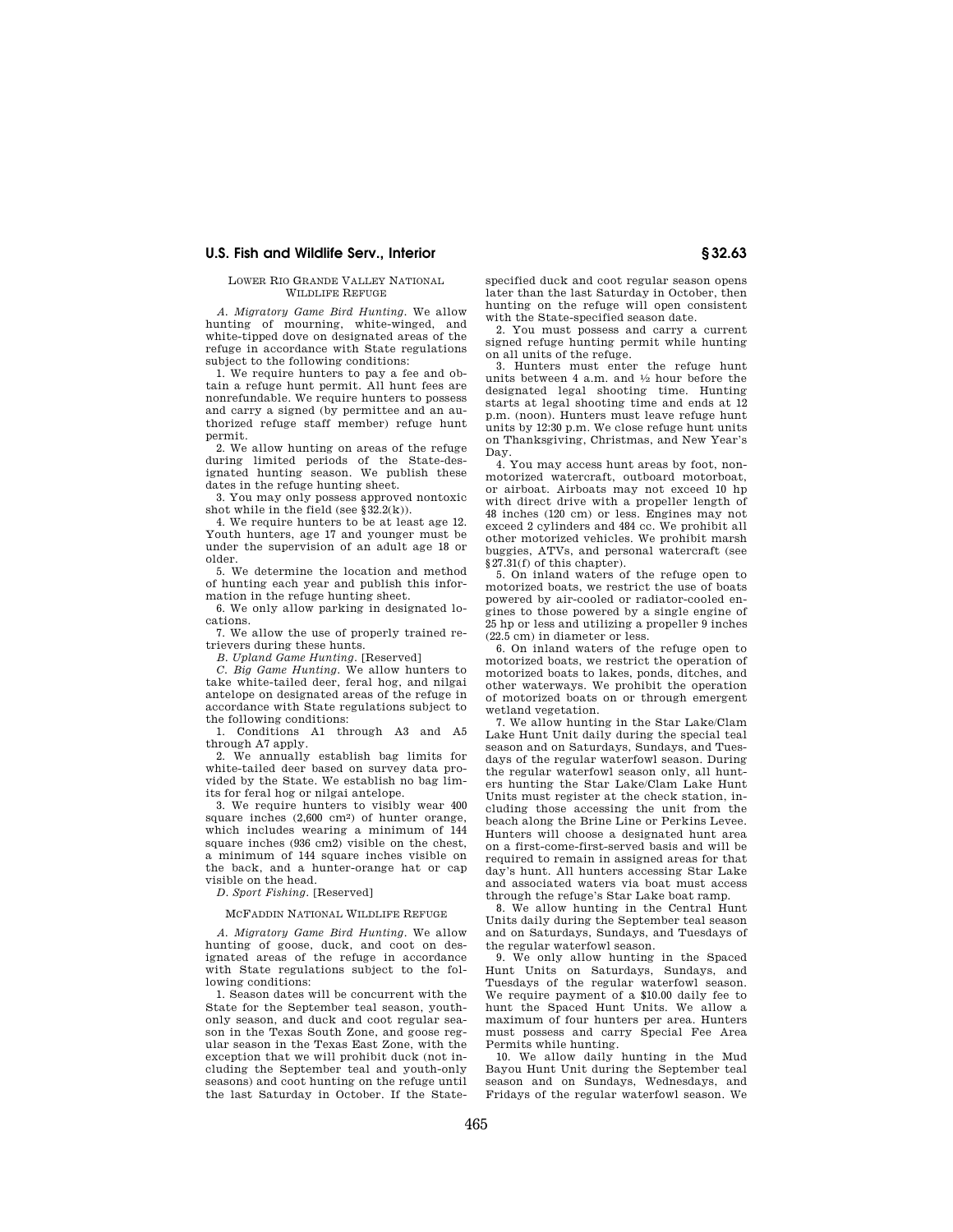allow access by foot from the beach at designated crossings or by boat from the Gulf Intracoastal Waterway via Mud Bayou.

11. Hunters age 17 or under must be under the direct supervision of an adult age 18 or older.

12. We only allow shotguns for waterfowl hunting.

13. We only allow vehicular travel on designated roads and in parking areas. We prohibit blocking access to any road or trail entering or on the refuge (see §27.31(h) of this chapter).

14. We prohibit pits and permanent blinds. We allow portable blinds or temporary natural vegetation blinds. You must remove all blinds from the refuge daily (see §§27.93 and 27.94 of this chapter).

15. The minimum permitted distance between hunt parties and between hunters and driveable roads and buildings is 200 yards (180 m). We prohibit hunting from roads or levees.

16. Dogs accompanying hunters must be under the immediate control of handlers at all times (see §26.21(b) of this chapter).

17. You must remove all decoys, boats, spent shells, marsh chairs, and other equipment (see §§27.93 and 27.94 of this chapter) from the refuge daily. We prohibit use of plastic flagging, reflectors, or reflective tape on the refuge.

*B. Upland Game Hunting.* [Reserved]

*C. Big Game Hunting.* [Reserved]

*D. Sport Fishing*. We allow fishing and crabbing on designated areas of the refuge in accordance with State regulations subject to the following conditions:

1. We only allow fishing and crabbing with pole and line, rod and reel, or handheld line. We prohibit the use of any method not expressly allowed in inland waters, including trotlines, set lines, jug lines, limb lines, bows and arrows, gigs, spears, and crab traps.

2. We allow cast netting for bait for personal use along waterways in areas open to the public and along public roads.

3. We allow fishing and crabbing in 10-Mile Cut and Mud Bayou and in the following inland waters: Star Lake, Clam Lake, and Mud Lake. We also allow fishing and crabbing from the shoreline of the Gulf Intracoastal Waterway and along roadside ditches.

4. Conditions A5 and A6 apply.

5. We prohibit fishing from or mooring to water control structures.

5. Conditions A5 and A6 apply.

#### SAN BERNARD NATIONAL WILDLIFE REFUGE

*A. Migratory Game Bird Hunting.* We allow hunting of goose, duck, and coot on designated areas of the refuge in accordance with State regulations subject to the following conditions:

1. Season dates will be concurrent with the State for the September teal season, youthonly season, and duck and coot regular sea-

# **§ 32.63 50 CFR Ch. I (10–1–10 Edition)**

son in the Texas South Zone, and goose regular season in the Texas East Zone, with the exception that we will prohibit duck (not including the September teal and youth-only seasons) and coot hunting on the refuge until the last Saturday in October. If the Statespecified duck and coot regular season opens later than the last Saturday in October, then hunting on the refuge will open consistent with the State-specified season date.

2. We prohibit the building or use of pits and permanent blinds (see §§27.92 and 27.93 of this chapter).

3. We require permits and payment of fees for the Sargent Permit Waterfowl Hunt and Light Goose Conservation Order Season Permit Hunt Area. Hunters must abide by all terms and conditions set by the permits.

4. We only allow the use of airboats in tidal navigable waters unless otherwise posted.

5. We prohibit target practice on the refuge.

*B. Upland Game Hunting.* [Reserved]

*C. Big Game Hunting.* [Reserved]

*D. Sport Fishing*. We allow sport fishing on designated areas of the refuge in accordance with State regulations subject to the following conditions:

1. We allow fishing only on the refuge portions of Cow Trap Lakes, Cedar Lakes, and along Cedar Lake Creek.

2. We prohibit the use of trotlines, sail lines, set lines, jugs, gigs, spears, bush hooks, snatch hooks, crossbows, or bows and arrows of any type.

## TEXAS POINT NATIONAL WILDLIFE REFUGE

*A. Migratory Game Bird Hunting.* We allow hunting of goose, duck, and coot on designated areas of the refuge in accordance with State regulations subject to the following conditions:

1. Season dates will be concurrent with the State for the September teal season, youthonly season, and duck and coot regular season in the Texas South Zone, and goose regular season in the Texas East Zone, with the exception that we will prohibit duck (not including the September teal and youth-only seasons) and coot hunting on the refuge until the last Saturday in October. If the Statespecified duck and coot regular season opens later than the last Saturday in October, then hunting on the refuge will open consistent with the State-specified season date.

2. You must possess and carry a current signed refuge hunting permit while hunting on all hunt units of the refuge.

3. Hunters must enter the refuge hunt unit between 4 a.m. and  $\frac{1}{2}$  hour before the designated legal shooting time. Hunting starts at legal shooting time and ends at 12 p.m. (noon). Hunters must be off refuge hunt units by 12:30 p.m. We close refuge hunt units on Thanksgiving, Christmas, and New Year's Day.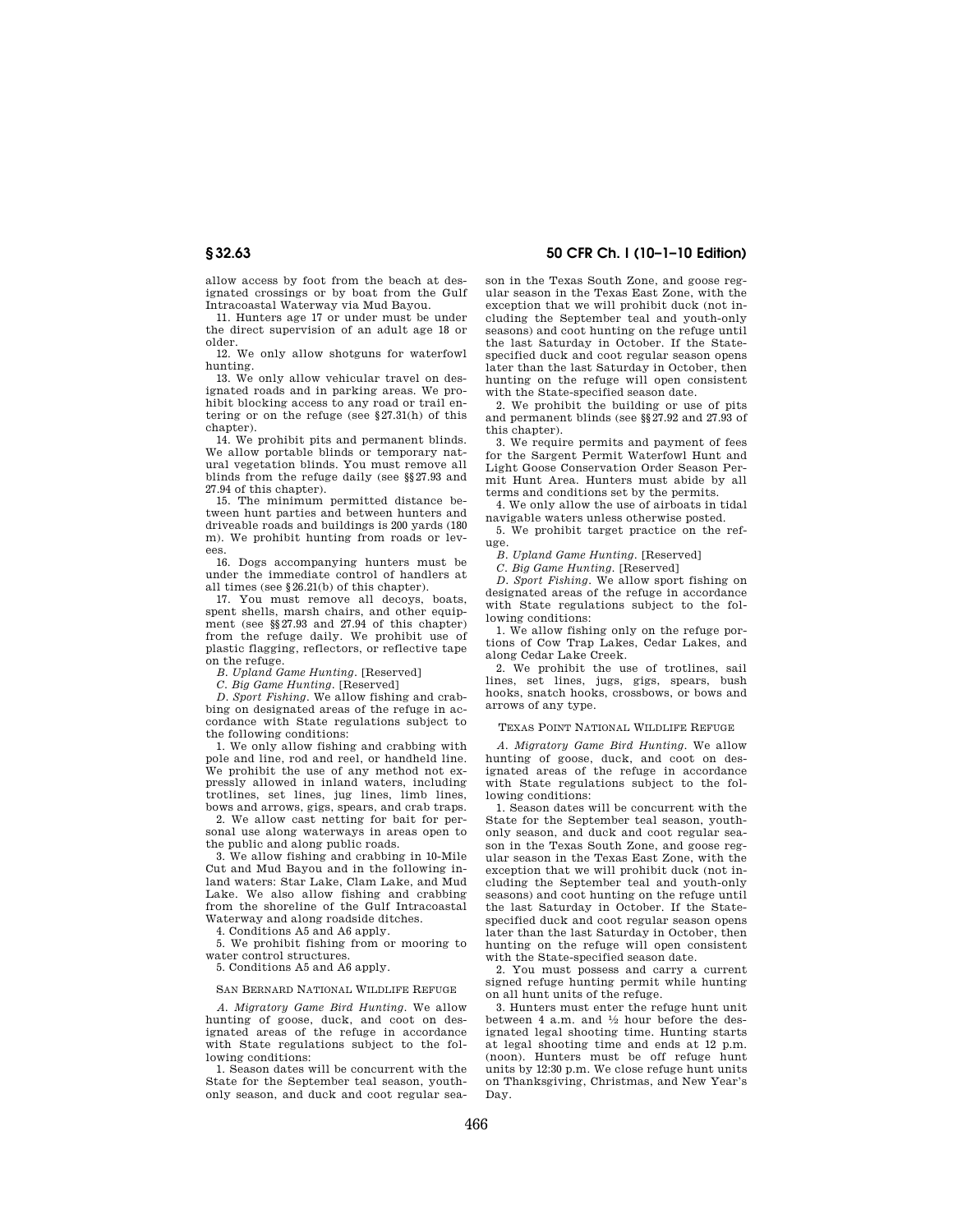4. We allow hunting in portions of the refuge daily during the September teal season and on Saturdays, Mondays, and Wednesdays during the regular waterfowl season.

5. You may access hunt areas by foot, nonmotorized watercraft, outboard motorboat, or airboat. Airboats may not exceed 10 hp with direct drive with a propeller length of 48 inches (120 cm) or less. Engines may not exceed 2 cylinders and 484 cc. We prohibit all other motorized vehicles. We prohibit marsh buggies, ATVs, and personal watercraft (see §27.31(f) of this chapter).

6. On inland waters of the refuge open to motorized boats, we restrict the use of boats powered by air-cooled or radiator-cooled engines to those powered by a single engine of 25 hp or less and utilizing a propeller 9 inches (22.5 cm) in diameter or less.

7. On inland waters of the refuge open to motorized boats, we restrict the operation of motorized boats to lakes, ponds, ditches, and other waterways. We prohibit the operation or motorized boats on or through emergent wetland vegetation.

8. Hunters age 17 or under must be under the direct supervision of an adult age 18 or older.

9. We only allow shotguns for waterfowl hunting.

10. We only allow vehicle travel on designated roads and in designated parking areas (see §27.31 of this chapter). We prohibit blocking access to any road or trail entering or on the refuge (see §27.31(h) of this chapter).

11. We prohibit pits and permanent blinds. We allow portable blinds or temporary natural vegetation blinds. You must remove all blinds from the refuge daily (see §§27.93 and 27.94 of this chapter).

12. The minimum distance between hunt parties is 200 yards (180 m). We prohibit hunting from roads or levees.

13. Dogs accompanying hunters must be under the immediate control of handlers at all times (see §26.21(b) of this chapter).

14. You must remove all decoys, boats, spent shells, marsh chairs, and other equipment (see §§27.93 and 27.94 of this chapter) from the refuge daily. We prohibit use of plastic flagging, reflectors, or reflective tape on the refuge.

*B. Upland Game Hunting.* [Reserved]

*C. Big Game Hunting.* [Reserved]

*D. Sport Fishing*. We allow fishing and crabbing on designated areas of the refuge in accordance with State regulations subject to the following conditions:

1. We allow fishing and crabbing only with pole and line, rod and reel, or handheld line. We prohibit the use of any method not expressly allowed in inland waters, including trotlines, set lines, jug lines, limb lines, bows and arrows, gigs, spears, and crab traps.

2. We allow cast netting for bait only by individuals along waterways in areas open to the public and along public roads. 3. Conditions A6 and A7 apply.

4. We prohibit fishing from or mooring to

water control structures.

#### TRINITY RIVER NATIONAL WILDLIFE REFUGE

*A. Migratory Game Bird Hunting.* We allow hunting of duck on designated areas of the refuge in accordance with State regulations subject to the following conditions:

1. We only allow hunting on Champion Lake by drawing.

2. We require an application fee for participants to enter the drawing. After the State announces hunting dates, we will issue a refuge permit to those drawn. The hunter must possess and carry the permit at all times when hunting.

3. We only allow hunting on Champion Lake Saturdays and Sundays during the State duck season. Hunters may not enter the refuge until 5 a.m. and must be off the hunt area by 12 p.m. (noon).

4. We only allow portable blinds. Hunters must remove all blinds, decoys, shell casings, and other personal equipment (see §§27.93 and 27.94 of this chapter) from the refuge each day.

5. We limit motors to 10 hp or less.

6. We allow retrievers, but they must be under the immediate control of the hunter at all times.

7. Each youth hunter (age 17 and under) must remain within sight and normal voice contact and under supervision of an adult age 18 or older.

8. Hunt parties must keep a minimum distance of 150 yards (135 m) between them.

*B. Upland Game Hunting.* We allow hunting for squirrel and rabbit on designated areas of the refuge in accordance with State regulations subject to the following conditions:

1. We require each participant to pay an application fee to obtain a permit. We will limit the number of permits issued for the designated hunt season. Consult the refuge brochure or call the refuge for hunt dates.

2. We allow hunting during a designated 23 day season.

3. We prohibit hunting along refuge roads. 4. We prohibit the use of dogs, feeders, baiting (see  $\S 32.2(h)$ ), campsites, fires (see §27.95(a) of this chapter), horses, bicycles, and all-terrain vehicles.

5. We restrict weapons to shotguns and rimfires.

6. Youth hunters ages 17 and under must be under the direct supervision of an adult age 18 or older. Hunters must be at least age 12.

7. The minimum distance we allow between hunt parties is 200 yards (180 m). We require hunters to visibly wear 400 square inches (2,600 cm2) of hunter-orange, which includes wearing a minimum of 144 square inches (936 cm2) visible on the chest, a minimum of 144